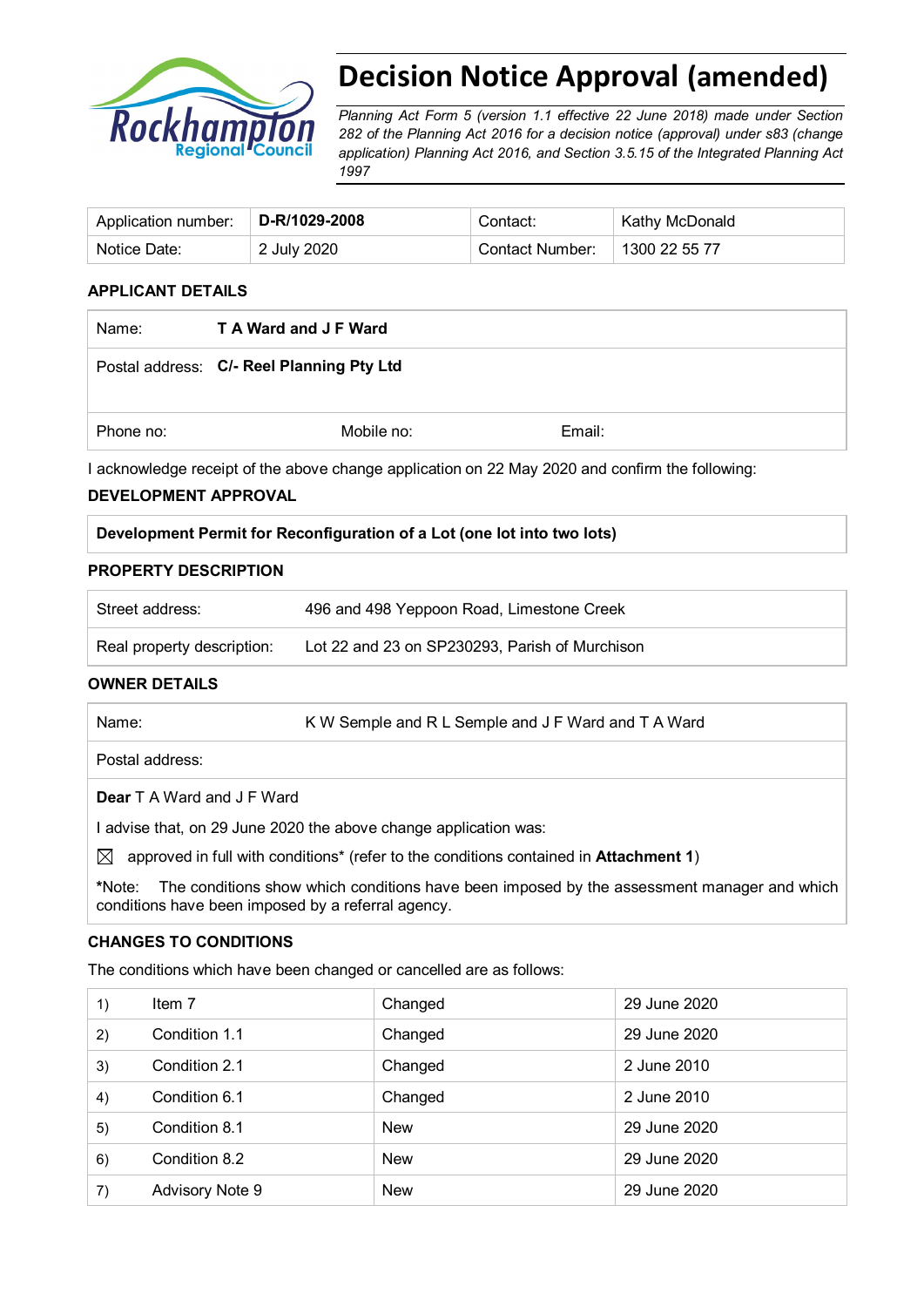| 8) | Advisory Note 10 | <b>New</b> | 29 June 2020 |
|----|------------------|------------|--------------|
|    |                  |            |              |

### **1. DETAILS OF THE APPROVAL**

|                                                                                                                                                                                                        | <b>Development</b><br><b>Permit</b> | Preliminary<br>Approval |
|--------------------------------------------------------------------------------------------------------------------------------------------------------------------------------------------------------|-------------------------------------|-------------------------|
| Development assessable under the planning scheme, superseded<br>planning scheme, a temporary local planning instrument, a master<br>plan or a preliminary approval which includes a variation approval |                                     |                         |
| - Reconfiguring a lot                                                                                                                                                                                  |                                     |                         |

### **2. CONDITIONS**

This approval is subject to the conditions in Attachment 1.

#### **3. FURTHER DEVELOPMENT PERMITS REQUIRED**

Please be advised that the following development permits are required to be obtained before the development can be carried out:

| Type of development permit required | Subject of the required development permit |
|-------------------------------------|--------------------------------------------|
| <b>Plumbing and Drainage Works</b>  |                                            |

#### **4. REFERRAL AGENCIES**

The following Referral Agencies were activated by this application.

| For an application involving                                                                                                                                                                                                                                                                                                                                                                        | Name of agency                                                    | <b>Status</b> | <b>Address</b>                                                      |
|-----------------------------------------------------------------------------------------------------------------------------------------------------------------------------------------------------------------------------------------------------------------------------------------------------------------------------------------------------------------------------------------------------|-------------------------------------------------------------------|---------------|---------------------------------------------------------------------|
| <b>RECONFIGURATION OF A LOT</b>                                                                                                                                                                                                                                                                                                                                                                     |                                                                   |               |                                                                     |
| On land contiguous to a State-<br>controlled road if -<br>The total number of lots is<br>(i)<br>increased; and<br>(ii) The number of lots abutting<br>the State controlled road is<br>increased                                                                                                                                                                                                     | Department of<br><b>Transport and Main</b><br>Roads               | Concurrence   | P O Box 5096, Central<br><b>Queensland Mail Centre</b><br>QLD 4702  |
| If the reconfiguring involves land<br>over two hectares in area, two or<br>more lots are created and the<br>size of any lot created is twenty-<br>five (25) hectares or smaller,<br>and the land contains-<br>(i) A category 1, 2 or 3 area<br>shown on a property map of<br>assessable vegetation; or<br>(ii) Remnant vegetation                                                                   | Department of<br><b>Environment and</b><br>Resource<br>Management | Concurrence   | P O Box 1762,<br>ROCKHAMPTON QLD<br>4700                            |
| On land involving the<br>consideration of contaminated<br>land matters if $-$<br>(i) The land is on the<br>environmental management<br>register or contaminated land<br>register under the<br><b>Environmental Protection Act</b><br>1994; or<br>(ii) The existing or most recent<br>use of the land was a<br>notifiable activity; or<br>(iii) The proposed use of the<br>land is for a child care, | Department of<br><b>Environment</b> and<br>Resource<br>Management | Concurrence   | <b>Contaminated Land Unit</b><br>GPO Box 2771, BRISBANE<br>QLD 4001 |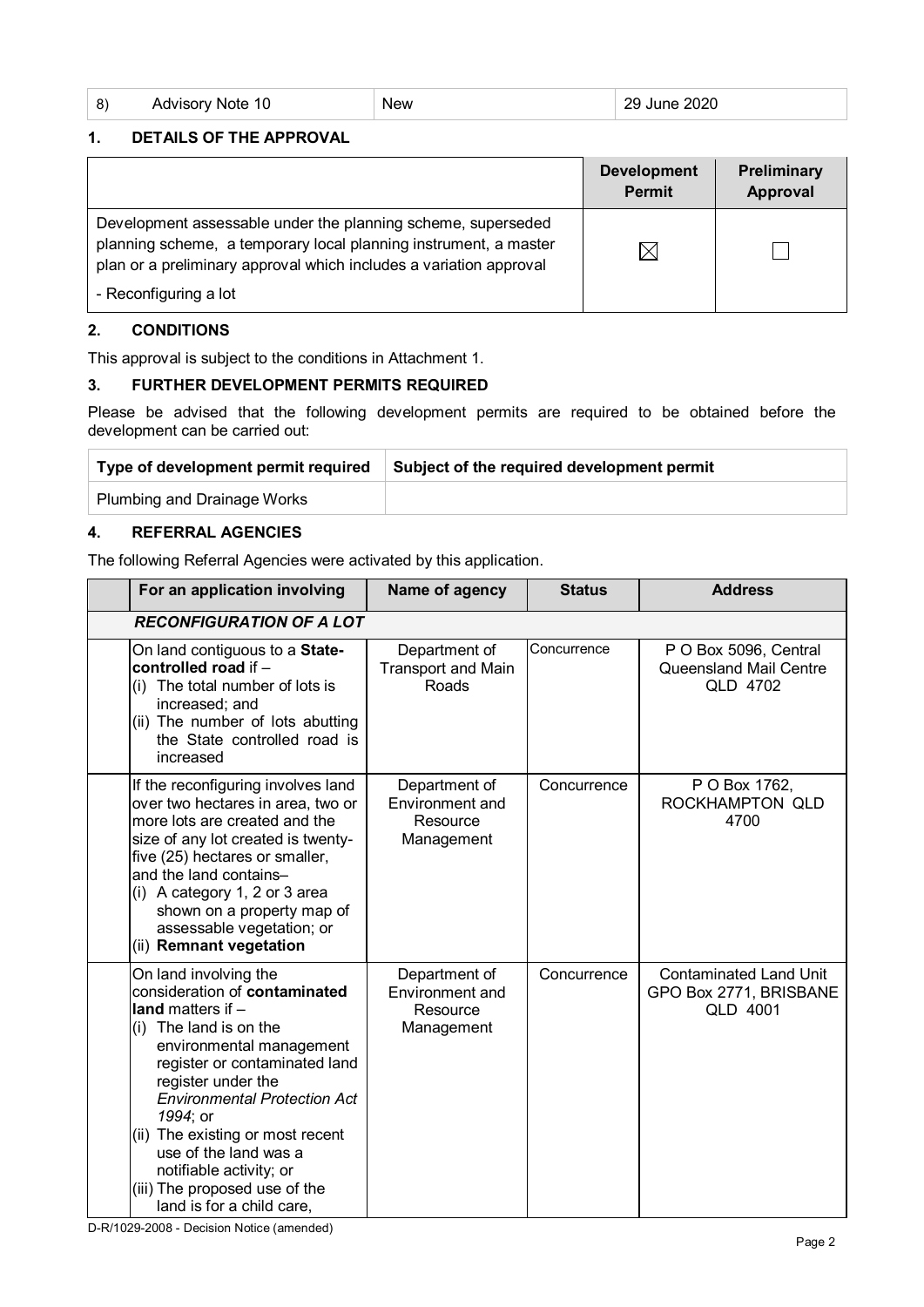| For an application involving                                                                                                                                                                                                                                                                                                                                                                                                                                                                                                                                                                       | Name of agency | <b>Status</b> | <b>Address</b> |
|----------------------------------------------------------------------------------------------------------------------------------------------------------------------------------------------------------------------------------------------------------------------------------------------------------------------------------------------------------------------------------------------------------------------------------------------------------------------------------------------------------------------------------------------------------------------------------------------------|----------------|---------------|----------------|
| educational, recreational,<br>residential or similar purpose<br>and the existing or most<br>recent use of the land was<br>an industrial activity; or<br>(iv) The land is wholly or partly<br>within an area for which an<br>area management advice for<br>industrial activity or natural<br>mineralisation has been<br>issued and the proposed use<br>of the land is for child care,<br>education, recreation,<br>residential or similar<br>purpose; or<br>(v) The land is wholly or partly<br>within an area for which an<br>area management advice for<br>unexploded ordnance has<br>been issued |                |               |                |

#### **5. THE APPROVED PLANS**

**The approved development must be completed and maintained generally in accordance with the approved drawings and documents:**

| <b>Plan/Document Name</b>                                | Plan Number   | Dated       |
|----------------------------------------------------------|---------------|-------------|
| Proposed Plan                                            | 20280-1-PP-01 | 15 May 2020 |
| <b>Bushfire Hazard Assessment and Management</b><br>Plan | 40925         | 7 May 2020  |
| <b>Type Cross Section and Details</b>                    | 0580809-01P   | Undated     |
| Long Section through Centre of Lot                       | 0580809-02P   | Undated     |
| Cross Section along Centre of Original Lot               | 0580809-03P   | Undated     |
| Long Section along Proposed Easement                     | 0580809 -04P  | Undated     |
| Long Sections along Existing Fire Breaks                 | 0580809 -05P  | Undated     |

### **6. CURRENCY PERIOD FOR THE APPROVAL (s.85 of the Planning Act) (change application)**

The standard relevant periods stated in section 85 of *Planning Act 2016* apply to each aspect of development in this approval, if not stated in the conditions of approval attached.

## **7. STATEMENT OF REASONS**

| Description of the<br>development | The proposed development is for a Minor Change to Development Permit D-<br>R/1029-2008 for Reconfiguring a Lot (one lot into two lots) |                                                                                                                                                                                                                                                                                                                                                               |
|-----------------------------------|----------------------------------------------------------------------------------------------------------------------------------------|---------------------------------------------------------------------------------------------------------------------------------------------------------------------------------------------------------------------------------------------------------------------------------------------------------------------------------------------------------------|
| Reasons for Decision              | a)                                                                                                                                     | The proposed change is considered minor and will not compromise the<br>strategic framework in the Rockhampton Region Planning Scheme 2015;                                                                                                                                                                                                                    |
|                                   | b)                                                                                                                                     | Assessment of the development against the relevant zone purpose,<br>planning scheme codes and planning scheme policies demonstrates that<br>the proposed development will not cause significant adverse impacts on<br>the surrounding natural environment, built environment and infrastructure,<br>community facilities, or local character and amenity; and |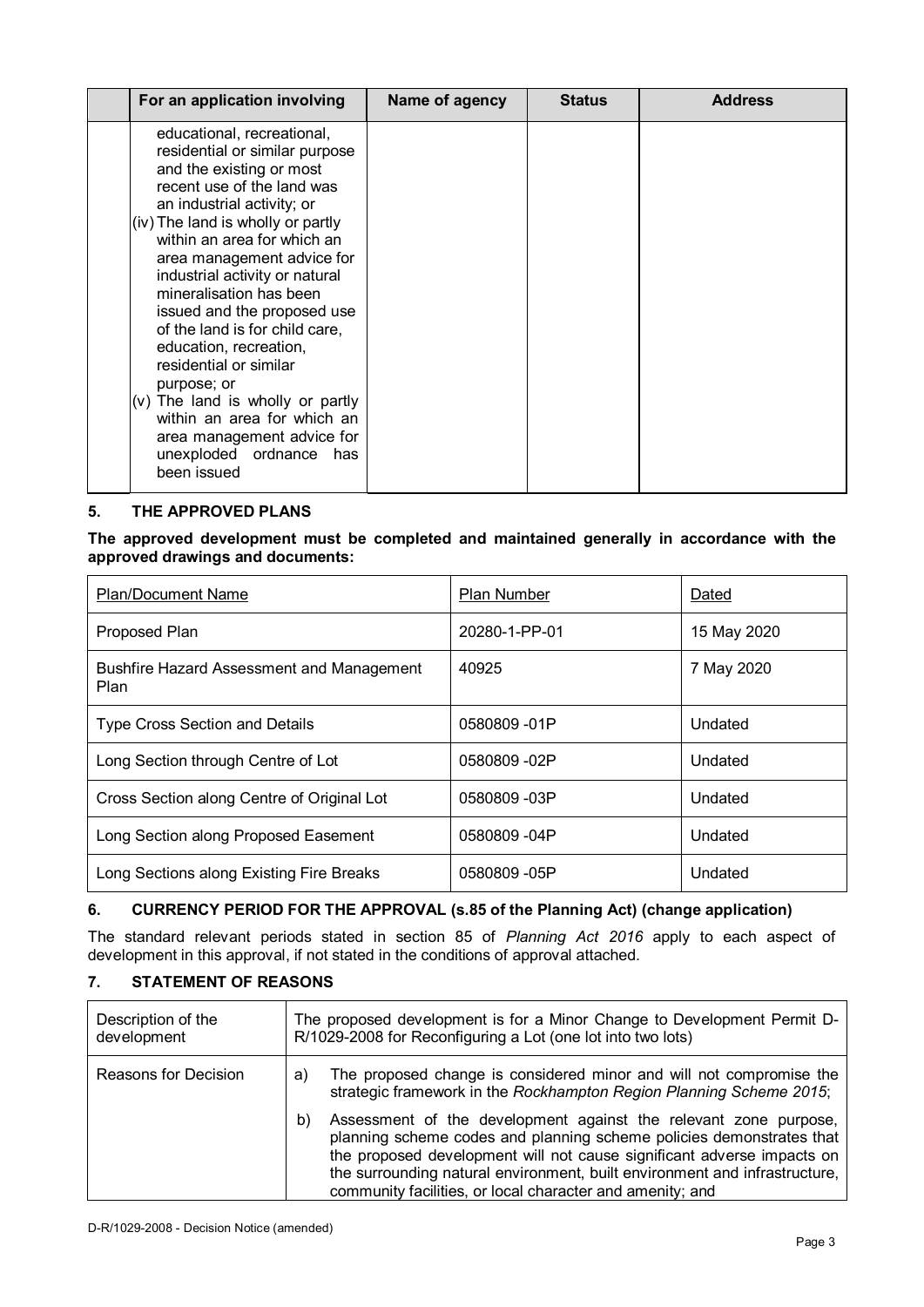|                       | The proposed development does not compromise the relevant State<br>C)<br>Planning Policy.    |  |  |  |  |
|-----------------------|----------------------------------------------------------------------------------------------|--|--|--|--|
| Assessment Benchmarks | The proposed development was assessed against the following assessment<br>benchmarks:        |  |  |  |  |
|                       | Rural Zone Code:<br>$\bullet$                                                                |  |  |  |  |
|                       | Reconfiguring a Lot Code;<br>$\bullet$                                                       |  |  |  |  |
|                       | Biodiversity Areas Overlay Code; and<br>$\bullet$                                            |  |  |  |  |
|                       | Bushfire Hazard Overlay Code.<br>$\bullet$                                                   |  |  |  |  |
| Matters prescribed by | (i) The State Planning Policy – Part E:                                                      |  |  |  |  |
| regulation            | (ii) The Central Queensland Regional Plan;                                                   |  |  |  |  |
|                       | (iii) The Rockhampton Region Planning Scheme 2015.                                           |  |  |  |  |
|                       | (iv) The common material, being the material submitted with the minor<br>change application. |  |  |  |  |

#### **8. RIGHTS OF APPEAL**

The rights of an applicant to appeal to a tribunal or the Planning and Environment Court against a decision about a development application are set out in chapter 6, part 1 of the *Planning Act 2016*. For particular applications, there may also be a right to make an application for a declaration by a tribunal (see chapter 6, part 2 of the *Planning Act 2016).*

#### *Appeal by an applicant*

An applicant for a development application may appeal to the Planning and Environment Court against the following:

- the refusal of all or part of the development application
- a provision of the development approval
- the decision to give a preliminary approval when a development permit was applied for
- a deemed refusal of the development application.

An applicant may also have a right to appeal to the Development tribunal. For more information, see schedule 1 of the *Planning Act 2016*.

The timeframes for starting an appeal in the Planning and Environment Court are set out in section 229 of the *Planning Act 2016*.

**Attachment 2** is an extract from the *Planning Act 2016* that sets down the applicant's appeal rights and the appeal rights of a submitter.

#### **9. WHEN THE DEVELOPMENT APPROVAL TAKES EFFECT**

This development approval takes effect:

From the time the decision notice is given – if there is no submitter and the applicant does not appeal the decision to the court.

Or

When the submitter's appeal period ends – if there is a submitter and the applicant does not appeal the decision to the court.

Or

Subject to the decision of the court, when the appeal is finally decided  $-$  if an appeal is made to the court.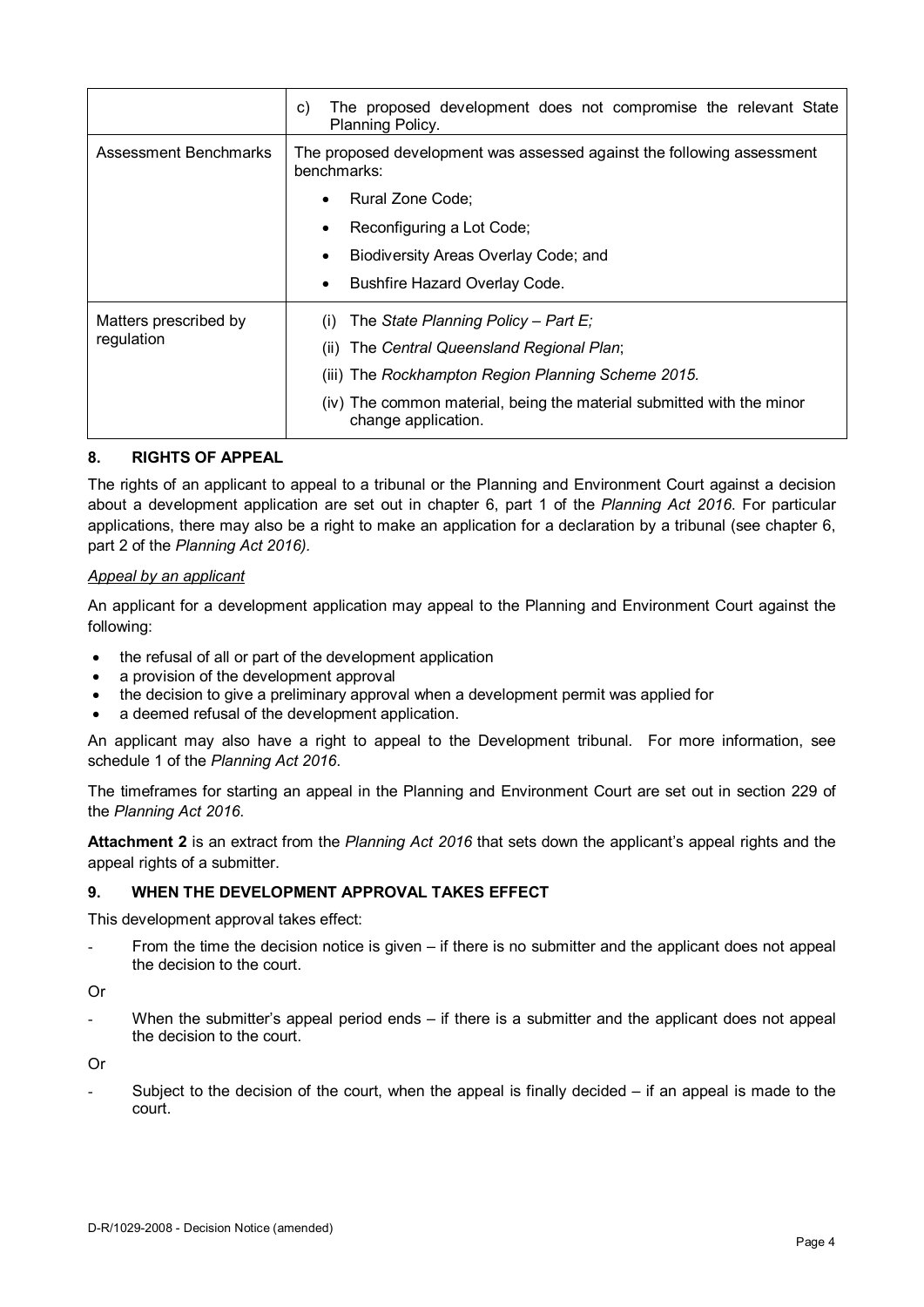#### **10. ORIGINAL DECISION ASSESSMENT MANAGER**

| Name: | <b>Henry Bezuidenhout</b><br><b>MANAGER – PLANNING ASSESSMENT OPERATIONS</b> |            | Date: 26 November 2009 |
|-------|------------------------------------------------------------------------------|------------|------------------------|
| 11.   | <b>ASSESSMENT MANAGER</b>                                                    |            |                        |
| Name: | Tarnya Fitzgibbon<br><b>COORDINATOR</b><br>DEVELOPMENT ASSESSMENT            | Signature: | Date: 2 July 2020      |

C/C Department of State Development, Tourism and Innovation - [RockhamptonSARA@dsdmip.qld.gov.au](mailto:RockhamptonSARA@dsdmip.qld.gov.au)

#### **Attachment 1 – Conditions of the approval**

*Part 1* **–** *Conditions imposed by the assessment manager [Note: where a condition is imposed about infrastructure under Chapter 4 of the Planning Act 2016, the relevant provision of the Act under which this condition was imposed must be specified.]*

*Part 2 – Conditions required by the referral agency response* 

**Attachment 2—Extract on appeal rights**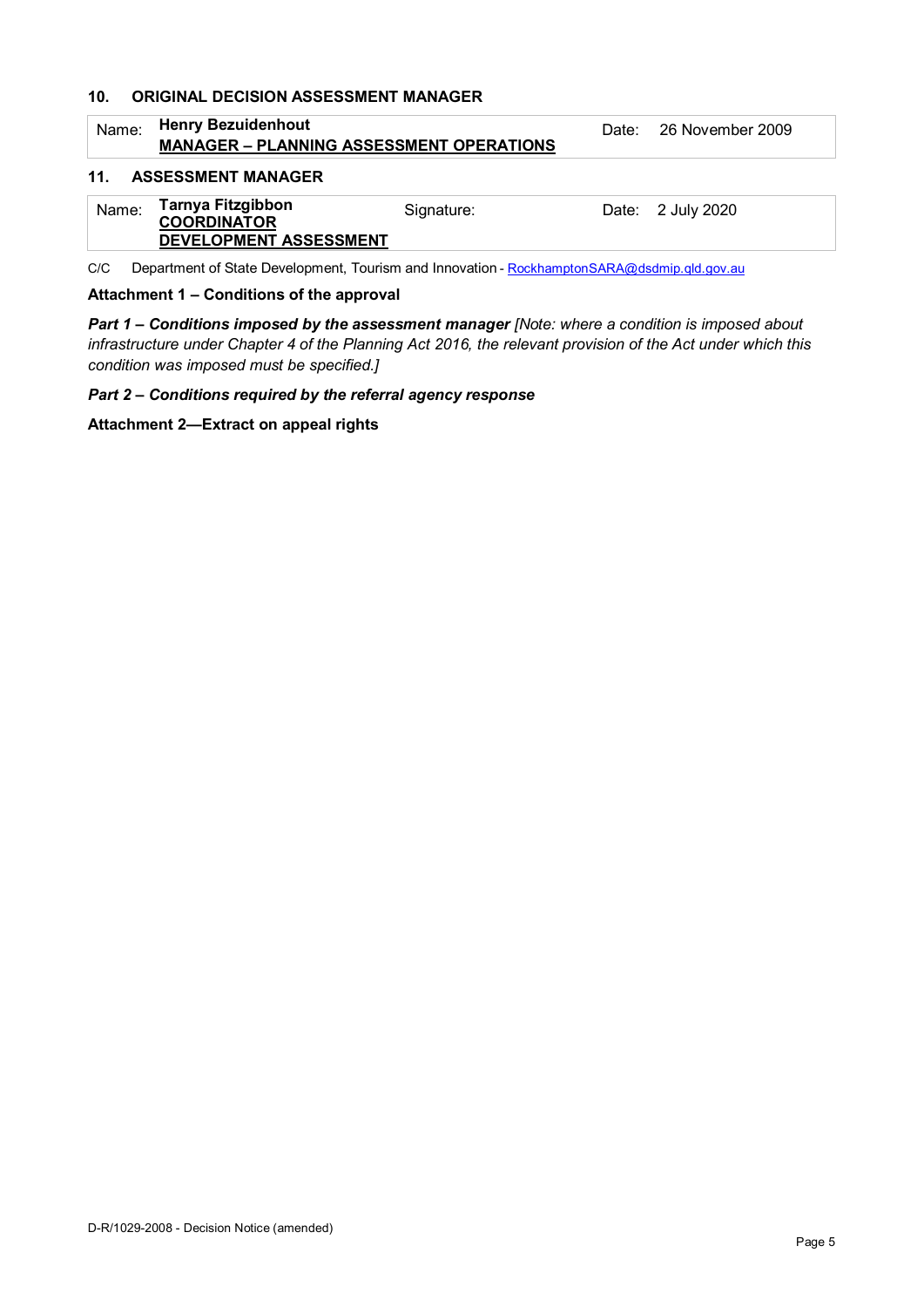

## **Attachment 1 – Part 1**

**Rockhampton Regional Council Conditions**

*PLANNING ACT 2016*

## 1.0 ADMINISTRATION

1.1 The approved use and development must be completed and maintained generally in accordance with the approved drawings and documents, except where amended by the conditions of this permit:

| <b>Plan/Document Name</b>                                | <b>Plan Number</b> | <b>Dated</b> |
|----------------------------------------------------------|--------------------|--------------|
| <b>Proposed Plan</b>                                     | 20280-1-PP-01      | 15 May 2020  |
| <b>Bushfire Hazard Assessment and</b><br>Management Plan | 40925              | 7 May 2020   |
| <b>Type Cross Section and Details</b>                    | 0580809 -01P       | Undated      |
| Long Section through Centre of Lot                       | 0580809 -02P       | Undated      |
| Cross Section along Centre of<br>Original Lot            | 0580809 -03P       | Undated      |
| Long Section along Proposed<br>Easement                  | 0580809 -04P       | Undated      |
| Long Sections along Existing Fire<br><b>Breaks</b>       | 0580809 -05P       | Undated      |

- 1.2 Where there is any conflict between conditions of this decision notice and details shown on the approved plans, the conditions of approval must prevail.
- 1.3 Where these Conditions refer to "Council" in relation to requiring Council to approve or to be satisfied as to any matter, or conferring on the Council a function, power or discretion, that role of the Council may be fulfilled in whole or in part by a delegate appointed for that purpose by the Council.
- 1.4 The Developer is responsible for ensuring compliance with this Approval and the Conditions of the Approval by an employee, agent, contractor or invitee of the Developer.
- 1.5 All conditions, works, or requirements of this approval must be undertaken and completed to the satisfaction of Council.
- 1.6 The following further development permits are required prior to the commencement of any works on the site:

1.6.1 Plumbing and Drainage Works.

- 1.7 All Development Permits for Plumbing and Drainage Works must be obtained prior to the release of the Final Survey Plan.
- 1.8 Any outstanding rates, charges or expenses levied by the Council over the subject land must be paid prior to the release of the Final Survey Plan
- 1.9 A cadastral surveyor must establish and record permanent survey marks on the Final Survey Plan in accordance with the requirements of the Department of Environmental Resources Management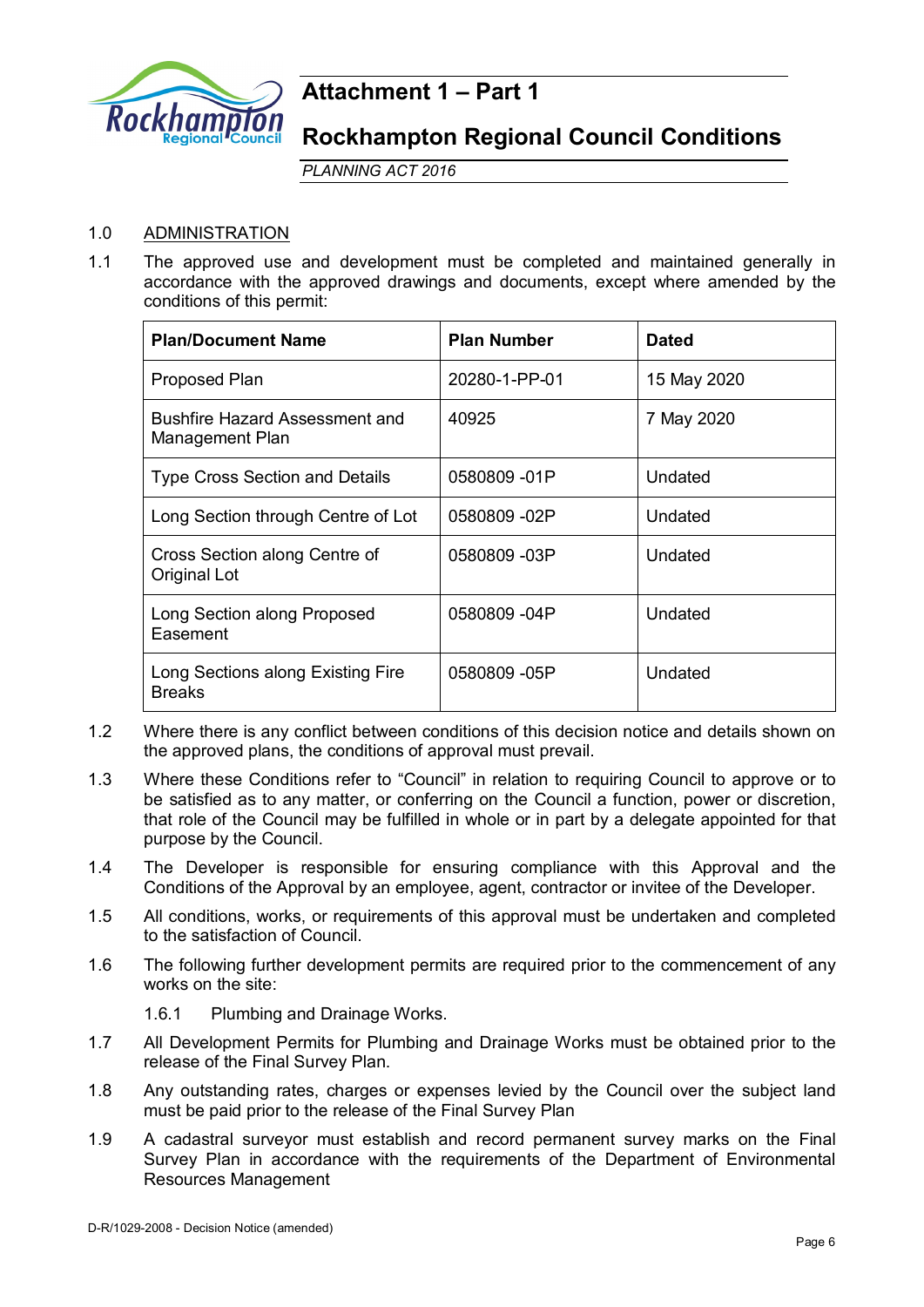- 1.10 Lodgement of a final plan of survey in accordance with and conforming to this approval and the plan submitted with the application. The final plan of survey must be accompanied by the appropriate fees including plan sealing fees and inspection fees in accordance with Council's Register of Regulatory Fees.
- 1.11 Survey Plan will not be signed sealed or released until all fees are paid, all conditions of approval have been complied with, and all works in association with the subdivision have been completed to the satisfaction of Council.
- 1.12 The easement must be established for the purposes of access and services, including water (if required) in favour of proposed Lot 23 and Lot 12 on LN472.

## 2.0 SEWERAGE WORKS

- 2.1 Each allotment must be provided with its own separate onsite sewage treatment facility prior to the issuing of a Building Approval.
- 2.2 All sanitary drainage works must be in accordance with regulated work under the *Plumbing and Drainage Act 2002.*

#### 3.0 WATER WORKS

- 3.1 A separate potable water supply must be provided for each allotment by either:
	- 3.1.1 Allocating the exiting water bore located within the easement on proposed Lot 22 to serve proposed Lot 23 and provide a new bore for proposed Lot 22. The twenty (20) metre wide Access Easement must be registered as a utilities easement.
	- 3.1.2 Retain the existing water bore within the easmenent on proposed Lot 22 and providing a new bore to serve proposed Lot 23. The new bore must be located within its own property boundaries. The water easmenet must be removed.
- 3.2 All plumbing works must be in accordance with regulated work under the *Plumbing and Drainage Act 2002.*

#### 4.0 STORMWATER WORKS

4.1 The developer must ensure that any works on the site must not hinder, divert, redirect, intensify and/or concentrate the flow of stormwater runoff from the site that may cause or potentially cause a nuisance/worsening/damage to adjoining properties.

#### 5.0 SITE WORKS

5.1 Prior to the commencement of any works, trees marked for removal must be mulched and all mulch stockpiled on site or removed from the site and stored at an approved location. All other vegetative material including shrubs, weeds, grass etc must be removed from site and deposited at an approved location such as the Council landfill. Burning off without the consent of the Queensland Fire and Rescue Authority (QFRA) is not approved / permitted.

#### 6.0 ELECTRICITY AND TELECOMMUNICATIONS

- 6.1 Existing overhead electricity and telecommunication infrastructure must be extended to service the proposed lot.
- 6.2 The Plan of Survey will not be released unless and until evidence is provided of a nonrefundable contract with the relevant service providers to provide each lot with live electricity and telecommunication connections, in accordance with the requirements of the relevant authority.

## 7.0 CONTRIBUTIONS/COSTS

7.1 Contributions must be paid to Council prior to the release of the Final Survey Plan.

The contributions must be paid in accordance with the Council Policy rates at the date of payment. The following table sets out the contributions required to be paid: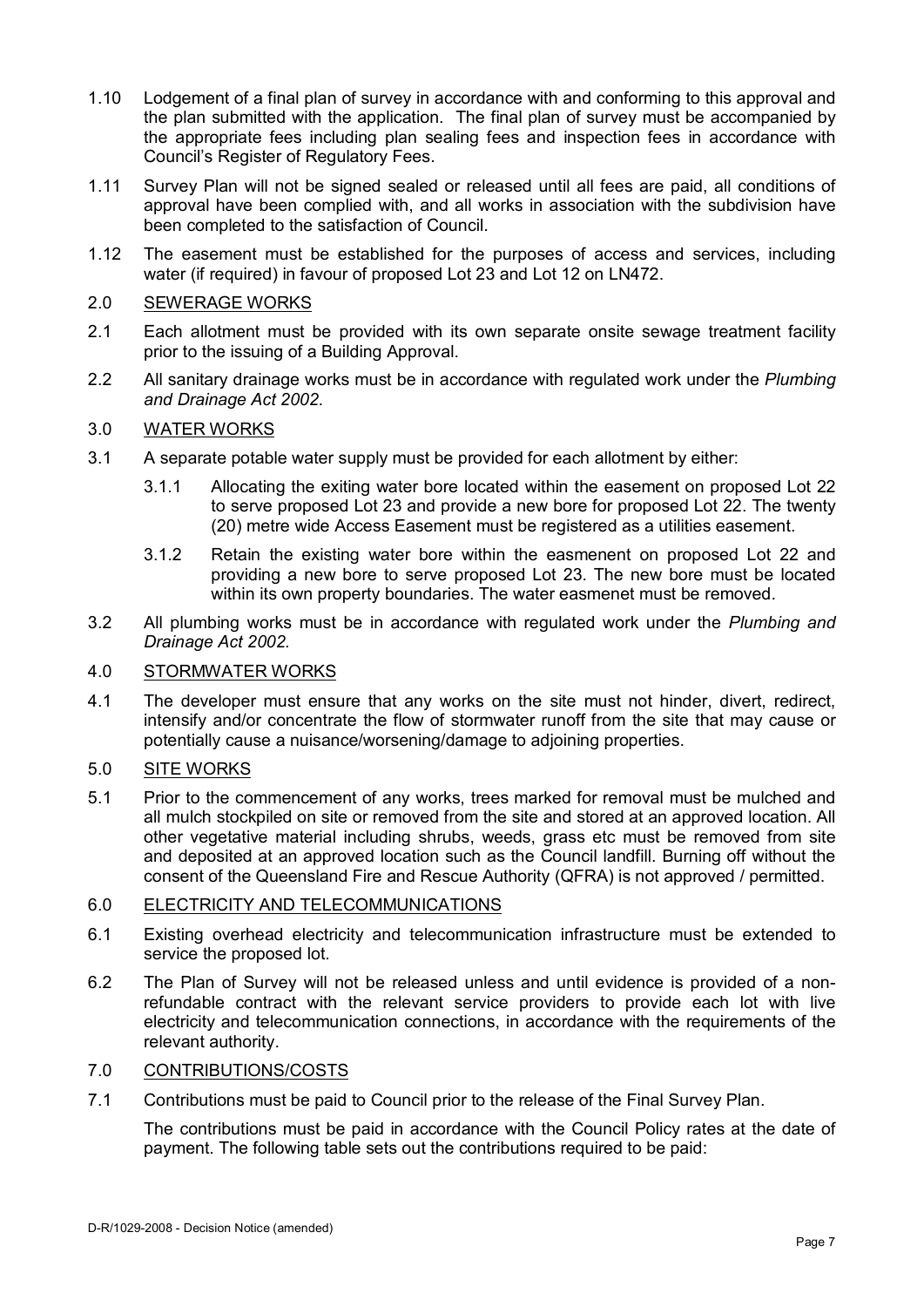| Policy           | Contribution                              | Current Total* |
|------------------|-------------------------------------------|----------------|
| PSP <sub>5</sub> | Open Space Infrastructure<br>Contribution | \$1,175.00     |

- \* The sums of money quoted will remain firm for a period of twelve (12) months, after which time, Council reserves the right to review same in accordance with the policies and rates and charges current at the time of payment.
- 7.2 Any alteration necessary to electricity, telephone, water mains, sewerage mains, and/or public utility installations resulting from the development or in connection with the development, must be at no cost to Council.
- 7.3 'As constructed' information pertaining to assets to be handed over to Council and those which may have an impact on Council's existing and future assets must be provided prior to the commence of the use or the release of the Building Format Plan, whichever occurs the sooner. This information must be provided in accordance with the Manual for Submission of Digital As Constructed Information.
- 8.0 BUILDING WORKS
- 8.1 Any building work located within the Building Envelope on Lot 23 must be constructed in accordance with *Australian Standard AS3959 "Construction of buildings in bushfire-prone areas"* and the approved Bushfire Management Plan. (refer to condition 1.1).
- 8.2 All existing and future structures (habitable and non-habitable) on Lot 23 must be contained within the Building Envelope in accordance with the approved plan (refer to condition 1.1).

#### ADVISORY NOTES

NOTE 1. Aboriginal Cultural Heritage

It is advised that under section 23 of the *Aboriginal Cultural Heritage Act 2003*, a person who carries out an activity must take all reasonable and practicable measures to ensure the activity does not harm Aboriginal cultural heritage (the "cultural heritage duty of care"). Maximum penalties for breaching the duty of care are listed in the Aboriginal cultural heritage legislation. The information on Aboriginal cultural heritage is available on the Department of Aboriginal and Torres Strait Islander Partnerships website [www.datsip.qld.gov.au.](http://www.datsip.qld.gov.au/)

#### NOTE 2. Asbestos Removal

General environmental duty under the *Environmental Protection Act 1994* prohibits unlawful environmental nuisance caused by noise, aerosols, particles, dust, ash, fumes, light, odour or smoke beyond the boundaries of the development site during all stages of the development including earthworks, construction and operation.

#### NOTE 3. Dust Control

It is the developer's responsibility to ensure compliance with Part 2A - Environmental Nuisance of the Environmental Protection Regulation 1998 which prohibits unlawful environmental nuisance caused by dust, ash, fumes, light, odour or smoke beyond the boundaries of the property during all stages of the development including earthworks and construction.

#### NOTE 4. Sedimentation Control

It is the developer's responsibility to ensure compliance with Section 32 of the Environmental Protection (Water) Policy 1997 to prevent soil erosion and contamination of the stormwater drainage system and waterways.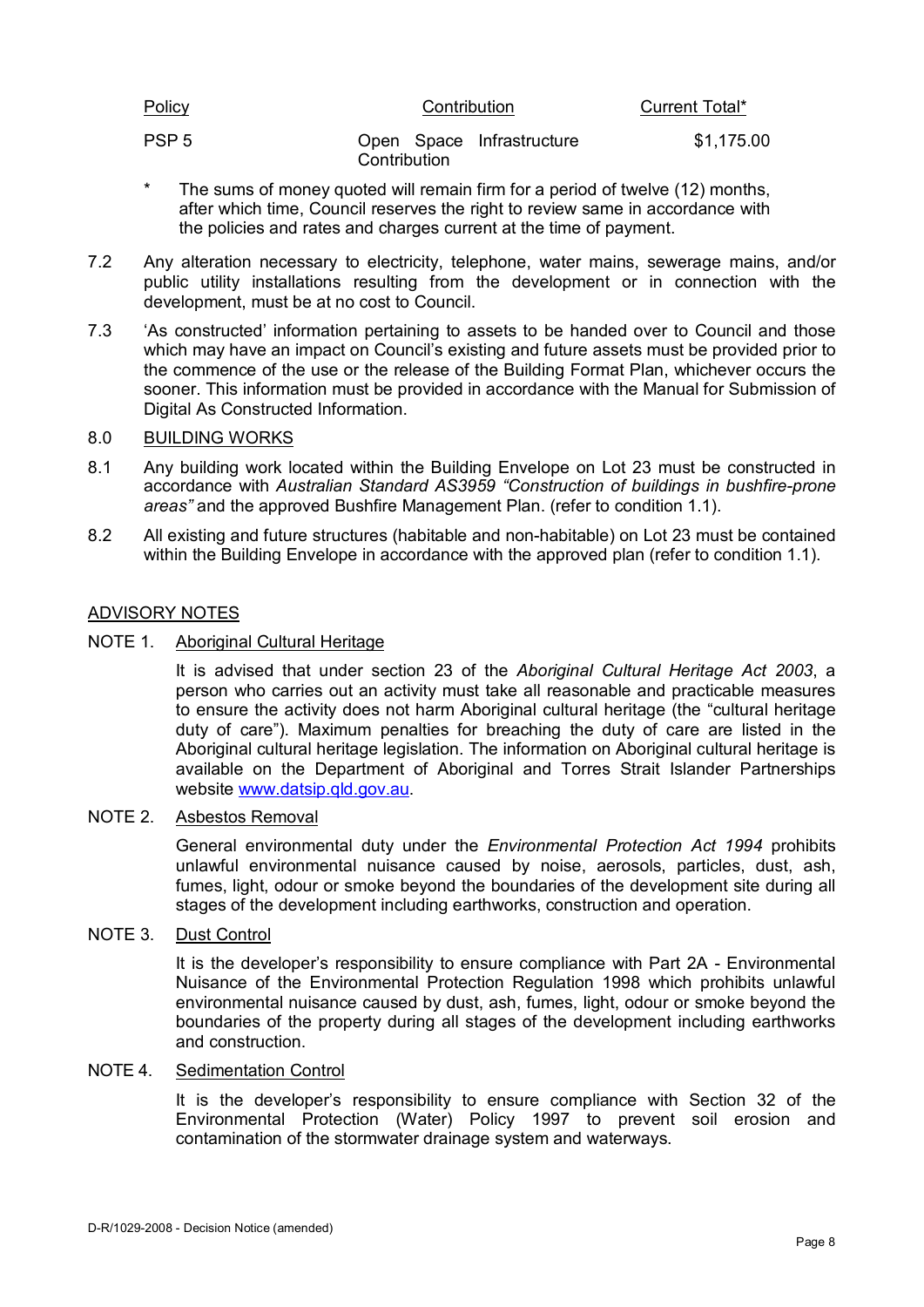#### NOTE 5. Noise During Construction And Noise In General

It is the developer's responsibility to ensure compliance with Section 6S General Emission Criteria and Section 6T Noise Emission Criteria of the Environmental Protection Regulation 1998.

### NOTE 6. General Safety Of Public During Construction

It is the principal contractor's responsibility to ensure compliance with Section 31 of the Workplace Health and Safety Act 1995. Section 31(1)(c) states that the principal contractor is obliged on a construction workplace to ensure that work activities at the workplace are safe and without risk of injury or illness to members of the public at or near the workplace.

It is the responsibility of the person in control of the workplace to ensure compliance with Section 30 of the Workplace Health and Safety Act 1995. Section 30(1)(c) states that the person in control of the workplace is obliged to ensure there is appropriate, safe access to and from the workplace for persons other than the person's workers.

### NOTE 7. Relevant Period

This approval is valid for a period of two (2) years from the day the approval takes effect. If the Final Survey Plan of the development has not been sealed in accordance with the approved conditions within two (2) years the approval will lapse.

#### NOTE 8. Dust Control for Driveways

It is the owner's responsibility to ensure that the use of the driveways does not cause a nuisance in terms of dust to adjoining property owners.

#### NOTE 9. Property Note (Building Envelope)

All existing and future structures (habitable and non-habitable) on Lot 23 must be contained within the Building Envelope in accordance with the approved plan (refer to condition 1.1).

### NOTE 10. Building Works

Any building works located within the Building Envelope on Lot 23 must be approved in accordance with the *Building Act 1975,* and have the relevant building classification.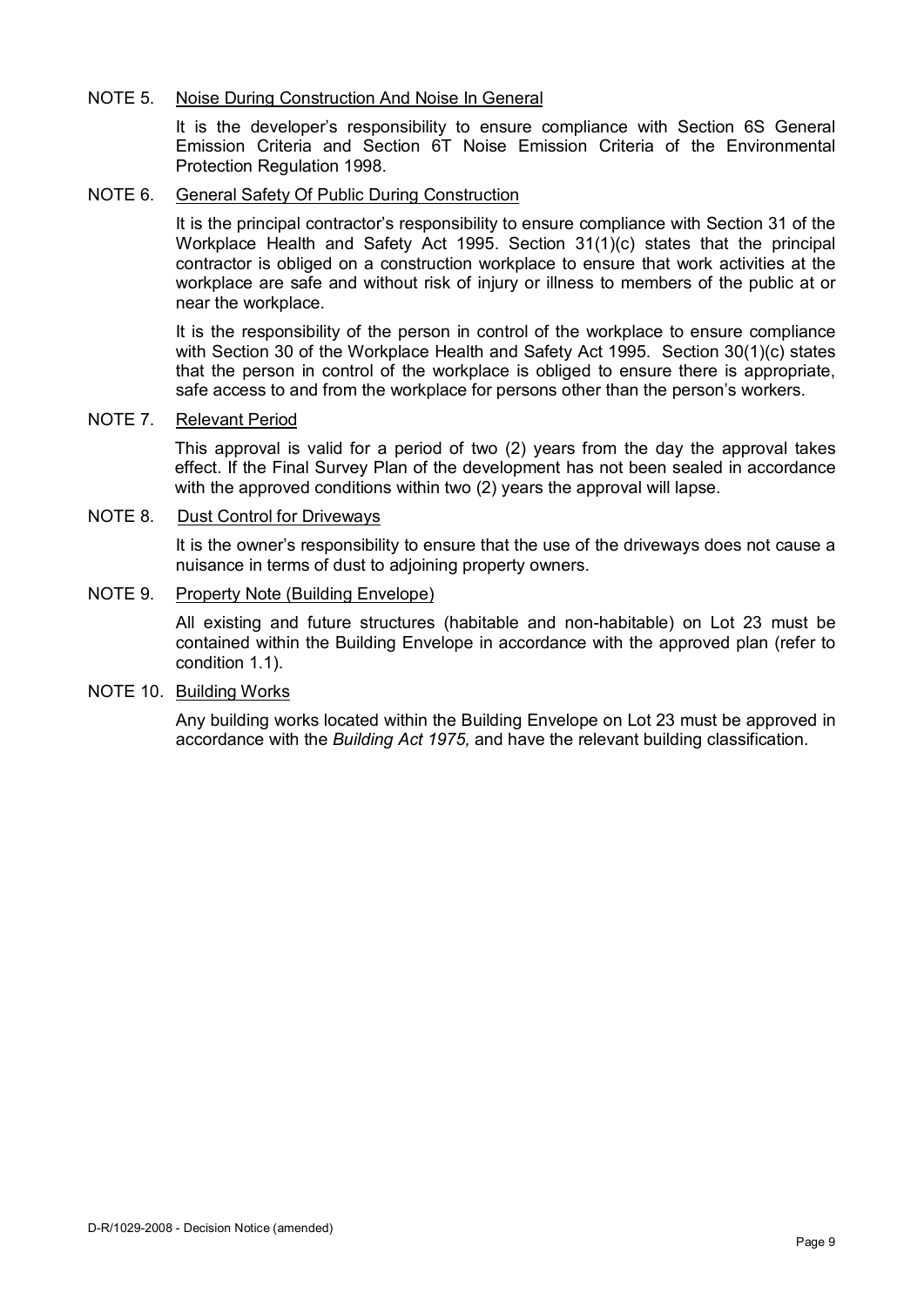

# **Attachment 2 - Appeal Rights**

*PLANNING ACT 2016*

The following is an extract from the *Planning Act 2016 (Chapter 6)*

#### *Appeal rights*

#### *229 Appeals to tribunal or P&E Court*

- (1) Schedule 1 states—
	- (a) matters that may be appealed to— (i)either a tribunal or the P&E Court; or (ii)only a tribunal; or (iii)only the P&E Court; and
	- (b) the person—

(i)who may appeal a matter (the **appellant**); and (ii)who is a respondent in an appeal of the matter; and (iii)who is a co-respondent in an appeal of the matter; and

- (iv)who may elect to be a co-respondent in an appeal of the matter.
- (2) An appellant may start an appeal within the appeal period.
- (3) The **appeal period** is—
	- (a) for an appeal by a building advisory agency—10 business days after a decision notice for the decision is given to the agency or
	- (b) for an appeal against a deemed refusal—at any time after the deemed refusal happens; or
	- (c) for an appeal against a decision of the Minister, under chapter 7, part 4, to register premises or to renew the registration of premises—20 business days after a notice is published under section 269(3)(a) or (4); or
	- (d) for an appeal against an infrastructure charges notice— 20 business days after the infrastructure charges notice is given to the person; or
	- (e) for an appeal about a deemed approval of a development application for which a decision notice has not been given—30 business days after the applicant gives the deemed approval notice to the assessment manager; or
	- (f) for any other appeal—20 business days after a notice of the decision for the matter, including an enforcement notice, is given to the person.
	- Note—

See the P&E Court Act for the court's power to extend the appeal period.

- (4) Each respondent and co-respondent for an appeal may be heard in the appeal.
- (5) If an appeal is only about a referral agency's response, the assessment manager may apply to the tribunal or P&E Court to withdraw from the appeal.
- (6) To remove any doubt, it is declared that an appeal against an infrastructure charges notice must not be about—
	- (a) the adopted charge itself; or
	- (b) for a decision about an offset or refund—
		- (i) the establishment cost of trunk infrastructure identified in a LGIP; or
		- (ii) the cost of infrastructure decided using the method
	- included in the local government's charges resolution.

#### **230 Notice of appeal**

- (1) An appellant starts an appeal by lodging, with the registrar of the tribunal or P&E Court, a notice of appeal that— (a) is in the approved form; and
	- (b) succinctly states the grounds of the appeal.
- (2) The notice of appeal must be accompanied by the required fee.
- (3) The appellant or, for an appeal to a tribunal, the registrar must, within the service period, give a copy of the notice of appeal to—

(a) the respondent for the appeal; and

D-R/1029-2008 - Decision Notice (amended)

- (b) each co-respondent for the appeal; and
- (c) for an appeal about a development application under schedule 1, table 1, item 1—each principal submitter for the development application; and
- (d) for an appeal about a change application under schedule 1, table 1, item 2—each principal submitter for the change application; and
- (e) each person who may elect to become a co-respondent for the appeal, other than an eligible submitter who is not a principal submitter in an appeal under paragraph (c) or (d); and
- (f) for an appeal to the P&E Court—the chief executive; and
- (g) for an appeal to a tribunal under another Act—any other person who the registrar considers appropriate.
- (4) The **service period** is—
	- (a) if a submitter or advice agency started the appeal in the P&E Court—2 business days after the appeal is started; or
	- (b) otherwise—10 business days after the appeal is started.
- (5) A notice of appeal given to a person who may elect to be a co-respondent must state the effect of subsection
- (6) A person elects to be a co-respondent by filing a notice of election, in the approved form, within 10 business days
- after the notice of appeal is given to the person*.* **231 Other appeals**
- (1) Subject to this chapter, schedule 1 and the P&E Court Act, unless the Supreme Court decides a decision or other matter under this Act is affected by jurisdictional error, the decision or matter is non-appealable.
- (2) The Judicial Review Act 1991, part 5 applies to the decision or matter to the extent it is affected by jurisdictional error.
- (3) A person who, but for subsection (1) could have made an application under the Judicial Review Act 1991 in relation to the decision or matter, may apply under part 4 of that Act for a statement of reasons in relation to the decision or matter
- (4) In this section— **decision** includes—
	- (a) conduct engaged in for the purpose of making a decision; and
	- (b) other conduct that relates to the making of a decision; and
	- (c) the making of a decision or the failure to make a decision; and
	- (d) a purported decision; and
	- (e) a deemed refusal.

**non-appealable**, for a decision or matter, means the decision or matter-

- (a) is final and conclusive; and
- (b) may not be challenged, appealed against, reviewed, quashed, set aside or called into question in any other way under the Judicial Review Act 1991 or otherwise, whether by the Supreme Court, another court, a tribunal or another entity; and
- (c) is not subject to any declaratory, injunctive or other order of the Supreme Court, another court, a tribunal or another entity on any ground.

#### **232 Rules of the P&E Court**

- (1) A person who is appealing to the P&E Court must comply with the rules of the court that apply to the appeal.
- (2) However, the P&E Court may hear and decide an appeal even if the person has not complied with rules of the P&E Court.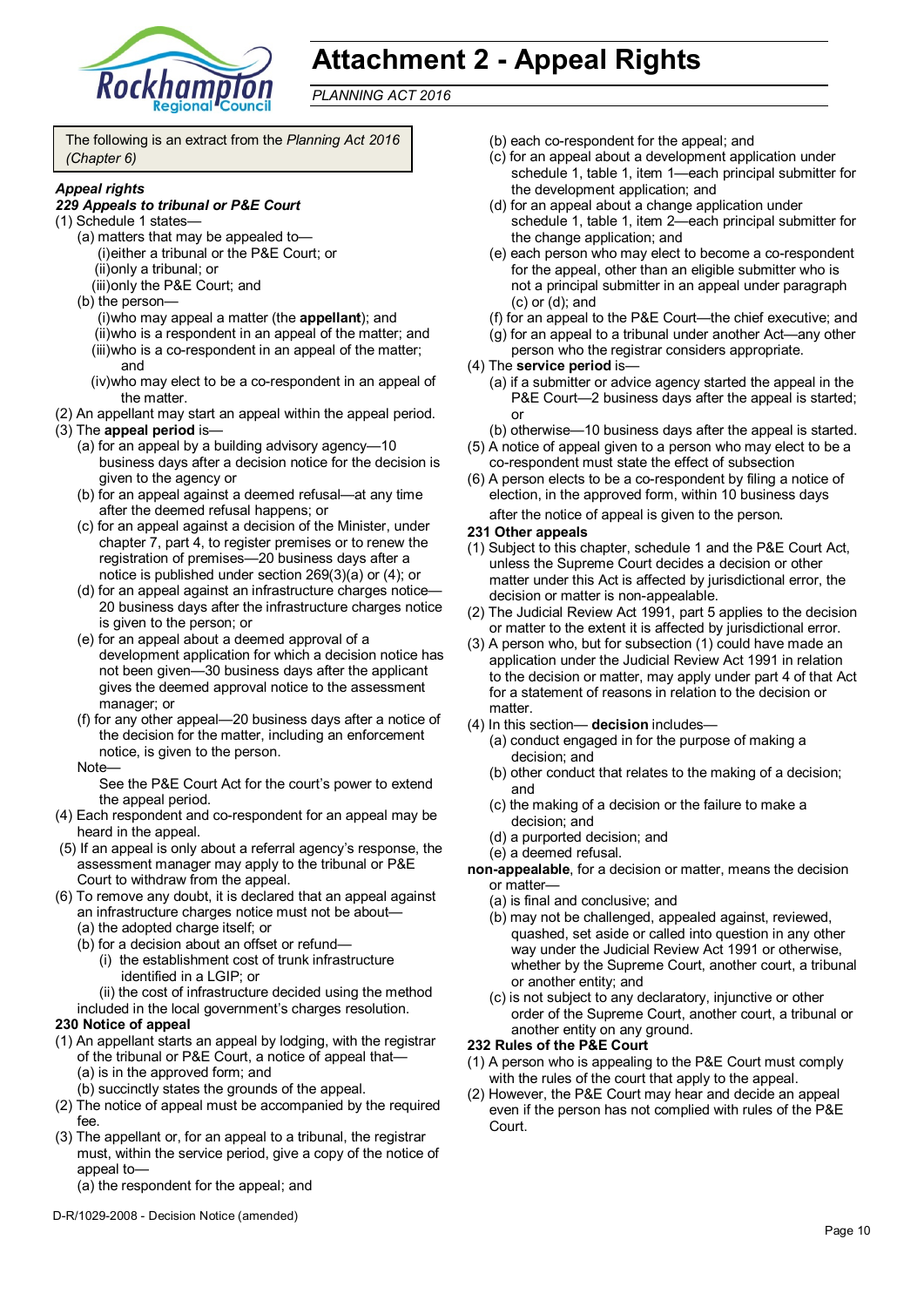

## **Appeal Rights**

*PLANNING ACT 2016*

## **Schedule 1**

#### **Appeals section 229 1 Appeal rights and parties to appeals**

- (1) Table 1 states the matters that may be appealed to—(a) the P&E court; or (b) a tribunal.
- (2) However, table 1 applies to a tribunal only if the matter involves—
	- (a) the refusal, or deemed refusal of a development application, for—
	- (i) a material change of use for a classified building; or
	- (ii) operational work associated with building work, a retaining wall, or a tennis court; or
	- (b) a provision of a development approval for—
	- (i) a material change of use for a classified building; or
- (ii) operational work associated with building work, a retaining wall, or a tennis court; or
	- (c) if a development permit was applied for—the decision to give a preliminary approval for—
		- (i) a material change of use for a classified building; or
		- (ii) operational work associated with building work, a retaining wall, or a tennis court; or
	- (d) a development condition if—
		- (i) the development approval is only for a material change of use that involves the use of a building classified under the Building Code as a class 2 building; and
			- (ii) the building is, or is proposed to be, not more than 3 storeys; and
		- (iii) the proposed development is for not more than 60 sole-occupancy units; or
	- (e) a decision for, or a deemed refusal of, an extension application for a development approval that is only for a material change of use of a classified building; or
	- (f) a decision for, or a deemed refusal of, a change application for a development approval that is only for a material change of use of a classified building; or
	- (g) a matter under this Act, to the extent the matter relates to—
		- (i) the Building Act, other than a matter under that Act that may or must be decided by the Queensland Building and Construction Commission; or
		- (ii) the Plumbing and Drainage Act, part 4 or 5; or
	- (h) a decision to give an enforcement notice in relation to a matter under paragraphs (a) to (g); or
	- (i) a decision to give an infrastructure charges notice; or
	- (j) the refusal, or deemed refusal, of a conversion application; or
	- $(K)$  a matter that, under another Act, may be appealed to the tribunal; or
	- (l) a matter prescribed by regulation.
- (3) Also, table 1 does not apply to a tribunal if the matter
- involves—
	- (a) for a matter in subsection (2)(a) to (d)—
		- (i) a development approval for which the development application required impact assessment; and
		- (ii) a development approval in relation to which the assessment manager received a properly made submission for the development application; or
	- (b) a provision of a development approval about the identification or inclusion, under a variation approval, of a matter for the development.
- (4) Table 2 states the matters that may be appealed only to the P&E Court.
- (5) Table 3 states the matters that may be appealed only to the tribunal.
- (6) In each table—
	- (a) column 1 states the appellant in the appeal; and
	- (b) column 2 states the respondent in the appeal; and
	- (c) column 3 states the co-respondent (if any) in the appeal; and

manager

- (d) column 4 states the co-respondents by election (if any) in the appeal.
- (7) If the chief executive receives a notice of appeal under section 230(3)(f), the chief executive may elect to be a corespondent in the appeal.

| Table 1<br>Appeals to the P&E Court and, for certain matters, to a tribunal                                                                                                                                                                                                                                                                    |                |                        |                                |  |  |
|------------------------------------------------------------------------------------------------------------------------------------------------------------------------------------------------------------------------------------------------------------------------------------------------------------------------------------------------|----------------|------------------------|--------------------------------|--|--|
| 1. Development applications<br>An appeal may be made against-<br>(a) the refusal of all or part of the development application; or<br>(b) the deemed refusal of the development application; or<br>(c) a provision of the development approval; or<br>(d) if a development permit was applied for—the decision to give a preliminary approval. |                |                        |                                |  |  |
| Column 1<br>Column 3<br>Column 2<br>Column 4<br>Co-respondent by election<br>Appellant<br>Respondent<br>Co-respondent<br>(i f any)<br>(if any)                                                                                                                                                                                                 |                |                        |                                |  |  |
| The applicant                                                                                                                                                                                                                                                                                                                                  | The assessment | If the appeal is about | 1 A concurrence agency that is |  |  |

a concurrence agency's referral

not a co-respondent 2 If a chosen Assessment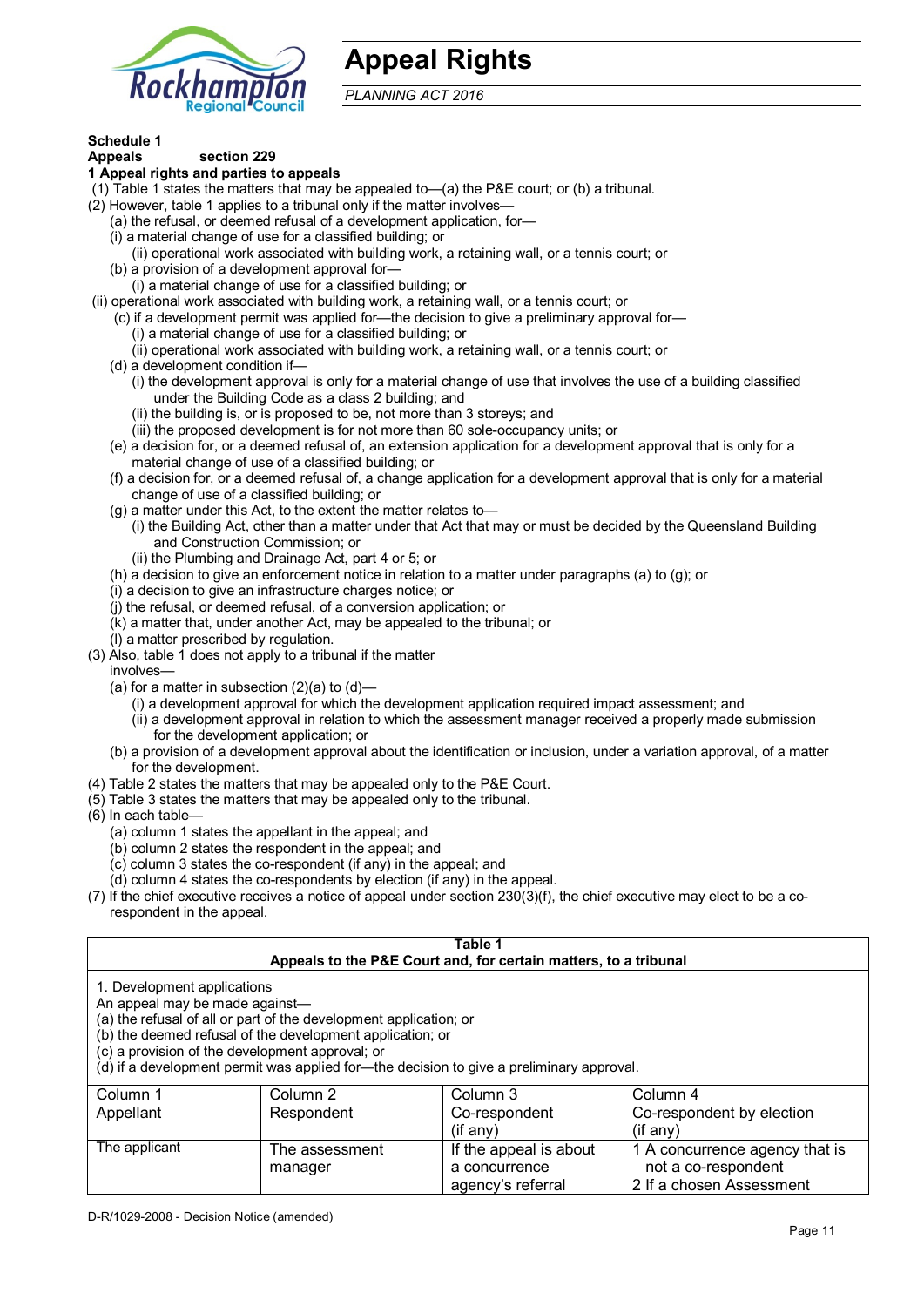| Table 1<br>Appeals to the P&E Court and, for certain matters, to a tribunal                                                                                                                                                                                                                                                                                                                                                                                                                                                                                                                                                                                                                                                                                                                                                                                                               |                                                                                                                               |                                                                 |                                                                                                                                                                                                                                                                                                                                                 |
|-------------------------------------------------------------------------------------------------------------------------------------------------------------------------------------------------------------------------------------------------------------------------------------------------------------------------------------------------------------------------------------------------------------------------------------------------------------------------------------------------------------------------------------------------------------------------------------------------------------------------------------------------------------------------------------------------------------------------------------------------------------------------------------------------------------------------------------------------------------------------------------------|-------------------------------------------------------------------------------------------------------------------------------|-----------------------------------------------------------------|-------------------------------------------------------------------------------------------------------------------------------------------------------------------------------------------------------------------------------------------------------------------------------------------------------------------------------------------------|
|                                                                                                                                                                                                                                                                                                                                                                                                                                                                                                                                                                                                                                                                                                                                                                                                                                                                                           |                                                                                                                               | response-the<br>concurrence agency                              | manager is the respondent-<br>the prescribed assessment<br>manager<br>3 Any eligible advice agency for<br>the application<br>4 Any eligible submitter for the<br>application                                                                                                                                                                    |
| 2. Change applications<br>An appeal may be made against-<br>(b) a deemed refusal of a change application.                                                                                                                                                                                                                                                                                                                                                                                                                                                                                                                                                                                                                                                                                                                                                                                 |                                                                                                                               |                                                                 | (a) a responsible entity's decision for a change application, other than a decision made by the P&E court; or                                                                                                                                                                                                                                   |
| Column 1<br>Appellant                                                                                                                                                                                                                                                                                                                                                                                                                                                                                                                                                                                                                                                                                                                                                                                                                                                                     | Column <sub>2</sub><br>Respondent                                                                                             | Column <sub>3</sub><br>Co-respondent<br>(if any)                | Column 4<br>Co-respondent by election<br>(if any)                                                                                                                                                                                                                                                                                               |
| 1 The applicant<br>2 If the responsible<br>entity is the<br>assessment<br>manager-an<br>affected entity that<br>gave a pre-request<br>notice or response<br>notice                                                                                                                                                                                                                                                                                                                                                                                                                                                                                                                                                                                                                                                                                                                        | The responsible<br>entity                                                                                                     | If an affected entity<br>starts the appeal-the<br>applicant     | 1 A concurrence agency for the<br>development application<br>2 If a chosen assessment<br>manager is the respondent-<br>the prescribed assessment<br>manager<br>3 A private certifier for the<br>development application<br>4 Any eligible advice agency for<br>the change application<br>5 Any eligible submitter for the<br>change application |
| 3. Extension applications<br>An appeal may be made against-                                                                                                                                                                                                                                                                                                                                                                                                                                                                                                                                                                                                                                                                                                                                                                                                                               | (a) the assessment manager's decision about an extension application; or<br>(b) a deemed refusal of an extension application. |                                                                 |                                                                                                                                                                                                                                                                                                                                                 |
| Column 1<br>Appellant                                                                                                                                                                                                                                                                                                                                                                                                                                                                                                                                                                                                                                                                                                                                                                                                                                                                     | Column <sub>2</sub><br>Respondent                                                                                             | Column 3<br>Co-respondent<br>(if any)                           | Column 4<br>Co-respondent by election<br>(if any)                                                                                                                                                                                                                                                                                               |
| 1 1 The applicant<br>2 For a matter other<br>than a deemed<br>refusal of an<br>extension<br>application - a<br>concurrence<br>agency, other than<br>the chief executive,<br>for the application                                                                                                                                                                                                                                                                                                                                                                                                                                                                                                                                                                                                                                                                                           | The assessment<br>manager                                                                                                     | If a concurrence<br>agency starts the<br>appeal - the applicant | If a chosen assessment<br>manager is the respondent – the<br>prescribed assessment manager                                                                                                                                                                                                                                                      |
| 4. Infrastructure charges notices<br>An appeal may be made against an infrastructure charges notice on 1 or more of the following grounds<br>a) The notice involved an error relating to -<br>(i) The application of the relevant adopted charge; or<br>Examples of errors in applying an adopted charge -<br>The incorrect application of gross floor area for a non-residential development<br>Applying an incorrect 'use category', under a regulation, to the development<br>The working out of extra demands, for section 120; or<br>(i)<br>An offset or refund; or<br>(ii)<br>b) The was no decision about an offset or refund; or<br>c) If the infrastructure charges notice states a refund will be given – the timing for giving the refund; or<br>d) The amount of the charge is so unreasonable that no reasonable relevant local government could have<br>imposed the amount. |                                                                                                                               |                                                                 |                                                                                                                                                                                                                                                                                                                                                 |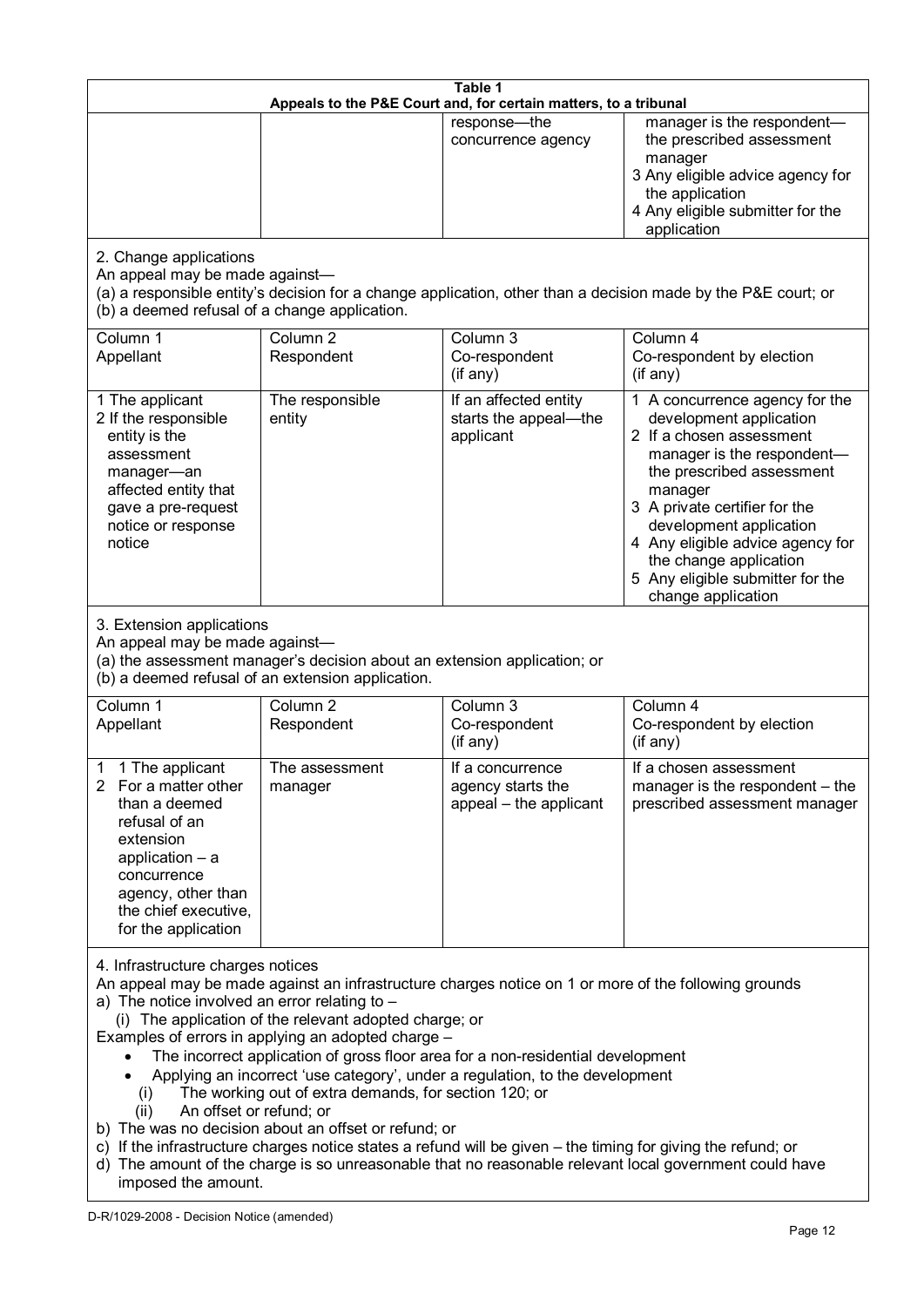|                                                                                                                 |                                                                                                                                                       | Table 1                                                                           |                                                                                                                                                                                                                     |
|-----------------------------------------------------------------------------------------------------------------|-------------------------------------------------------------------------------------------------------------------------------------------------------|-----------------------------------------------------------------------------------|---------------------------------------------------------------------------------------------------------------------------------------------------------------------------------------------------------------------|
|                                                                                                                 |                                                                                                                                                       | Appeals to the P&E Court and, for certain matters, to a tribunal                  |                                                                                                                                                                                                                     |
| Column 1<br>Appellant                                                                                           | Column <sub>2</sub><br>Respondent                                                                                                                     | Column 3<br>Co-respondent<br>(if any)                                             | Column 4<br>Co-respondent by election<br>(if any)                                                                                                                                                                   |
| The person given the<br>Infrastructure charges<br>notice                                                        | The local government<br>that gave the<br>infrastructure charges<br>notice                                                                             | L,                                                                                | ÷,                                                                                                                                                                                                                  |
| 5. Conversion applications<br>An appeal may be made against-<br>(a) the refusal of a conversion application; or | (b) a deemed refusal of a conversion application.                                                                                                     |                                                                                   |                                                                                                                                                                                                                     |
| Column 1<br>Appellant                                                                                           | Column <sub>2</sub><br>Respondent                                                                                                                     | Column 3<br>Co-respondent<br>(if any)                                             | Column 4<br>Co-respondent by election<br>(if any)                                                                                                                                                                   |
| The applicant                                                                                                   | The local government<br>to which the conversion<br>application was made                                                                               |                                                                                   |                                                                                                                                                                                                                     |
| 6. Enforcement notices                                                                                          | An appeal may be made against the decision to give an enforcement notice.                                                                             |                                                                                   |                                                                                                                                                                                                                     |
| Column 1<br>Appellant                                                                                           | Column <sub>2</sub><br>Respondent                                                                                                                     | Column 3<br>Co-respondent<br>(if any)                                             | Column 4<br>Co-respondent by election<br>(if any)                                                                                                                                                                   |
| The person given the<br>enforcement notice                                                                      | The enforcement<br>authority                                                                                                                          |                                                                                   | If the enforcement authority is<br>not the local government for<br>the premises in relation to which<br>the offence is alleged to have<br>happened-the local<br>government                                          |
|                                                                                                                 |                                                                                                                                                       | Table 2                                                                           |                                                                                                                                                                                                                     |
| 1. Appeals from tribunal<br>section 252, on the ground of-<br>(b) jurisdictional error.                         | An appeal may be made against a decision of a tribunal, other than a decision under<br>(a) an error or mistake in law on the part of the tribunal; or | Appeals to the P&E Court only                                                     |                                                                                                                                                                                                                     |
| Column 1<br>Appellant                                                                                           | Column <sub>2</sub><br>Respondent                                                                                                                     | Column 3<br>Co-respondent<br>(i f any)                                            | Column 4<br>Co-respondent by election<br>(i f any)                                                                                                                                                                  |
| A party to the<br>proceedings for the<br>decision                                                               | The other party to the<br>proceedings for the<br>decision                                                                                             |                                                                                   |                                                                                                                                                                                                                     |
| 2. Eligible submitter appeals<br>or<br>(b) a variation request.                                                 | application, to the extent that the decision relates to-                                                                                              |                                                                                   | An appeal may be made against the decision to give a development approval, or an approval for a change<br>(a) any part of the development application for the development approval that required impact assessment; |
| Column 1<br>Appellant                                                                                           | Column <sub>2</sub><br>Respondent                                                                                                                     | Column 3<br>Co-respondent<br>(i f any)                                            | Column 4<br>Co-respondent by election<br>(if any)                                                                                                                                                                   |
| 1 For a development<br>application-an<br>eligible submitter for<br>the development                              | 1 For a development<br>application-the<br>assessment<br>manager                                                                                       | 1 The applicant<br>2 If the appeal is about<br>a concurrence<br>agency's referral | Another eligible<br>submitter for the<br>application                                                                                                                                                                |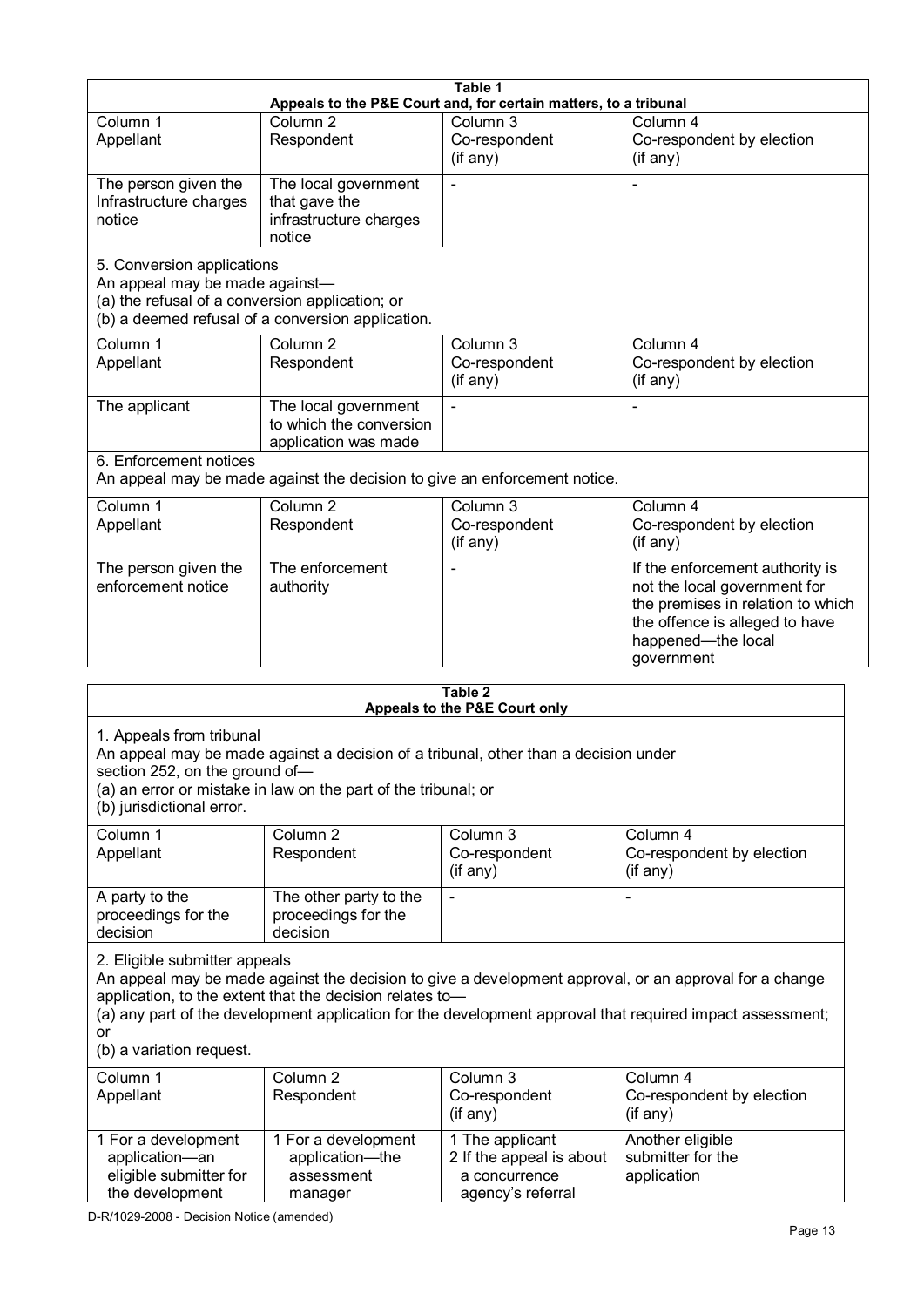| Table 2<br>Appeals to the P&E Court only                                                                                                                                                                                                                                                      |                                                                                                                                                                                                                                         |                                                                                                                         |                                                                                                           |
|-----------------------------------------------------------------------------------------------------------------------------------------------------------------------------------------------------------------------------------------------------------------------------------------------|-----------------------------------------------------------------------------------------------------------------------------------------------------------------------------------------------------------------------------------------|-------------------------------------------------------------------------------------------------------------------------|-----------------------------------------------------------------------------------------------------------|
| application<br>2 For a change<br>application-an<br>eligible submitter for<br>the change<br>application                                                                                                                                                                                        | 2 For a change<br>application-the<br>responsible entity                                                                                                                                                                                 | response-the<br>concurrence agency                                                                                      |                                                                                                           |
| required impact assessment; or<br>(b) a variation request.                                                                                                                                                                                                                                    | 3. Eligible submitter and eligible advice agency appeals<br>An appeal may be made against a provision of a development approval, or failure to<br>include a provision in the development approval, to the extent the matter relates to- |                                                                                                                         | (a) any part of the development application or the change application, for the development approval, that |
| Column 1<br>Appellant                                                                                                                                                                                                                                                                         | Column <sub>2</sub><br>Respondent                                                                                                                                                                                                       | Column $3$<br>Co-respondent<br>(if any)                                                                                 | Column 4<br>Co-respondent by election<br>(if any)                                                         |
| 1 For a development<br>application-an<br>eligible submitter for<br>the development<br>application<br>2 For a change<br>application-an<br>eligible submitter for<br>the change<br>application<br>3 An eligible advice<br>agency for the<br>development<br>application or change<br>application | 1 For a development<br>application-the<br>assessment<br>manager<br>2 For a change<br>application-the<br>responsible entity                                                                                                              | 1 The applicant<br>2 If the appeal is about<br>a concurrence<br>agency's referral<br>response-the<br>concurrence agency | Another eligible submitter for<br>the application                                                         |
| 4. Compensation claims<br>An appeal may be made against-                                                                                                                                                                                                                                      | (a) a decision under section 32 about a compensation claim; or<br>(b) a decision under section 265 about a claim for compensation; or<br>(c) a deemed refusal of a claim under paragraph (a) or (b).                                    |                                                                                                                         |                                                                                                           |
| Column 1<br>Appellant                                                                                                                                                                                                                                                                         | Column 2<br>Respondent                                                                                                                                                                                                                  | Column 3<br>Co-respondent<br>(if any)                                                                                   | Column 4<br>Co-respondent by election<br>(if any)                                                         |
| A person dissatisfied<br>with the decision                                                                                                                                                                                                                                                    | The local<br>government to which<br>the claim was made                                                                                                                                                                                  |                                                                                                                         |                                                                                                           |
| 5. Registered premises                                                                                                                                                                                                                                                                        | An appeal may be made against a decision of the Minister under chapter 7, part 4.                                                                                                                                                       |                                                                                                                         |                                                                                                           |
| Column 1<br>Appellant                                                                                                                                                                                                                                                                         | Column <sub>2</sub><br>Respondent                                                                                                                                                                                                       | Column 3<br>Co-respondent<br>(if any)                                                                                   | Column 4<br>Co-respondent by election<br>(if any)                                                         |
| 1 A person given a<br>decision notice about<br>the decision<br>2 If the decision is to<br>register premises or<br>renew the<br>registration of<br>premises-an owner<br>or occupier of<br>premises in the                                                                                      | The Minister                                                                                                                                                                                                                            |                                                                                                                         | If an owner or occupier starts<br>the appeal – the owner of the<br>registered premises                    |

D-R/1029-2008 - Decision Notice (amended)